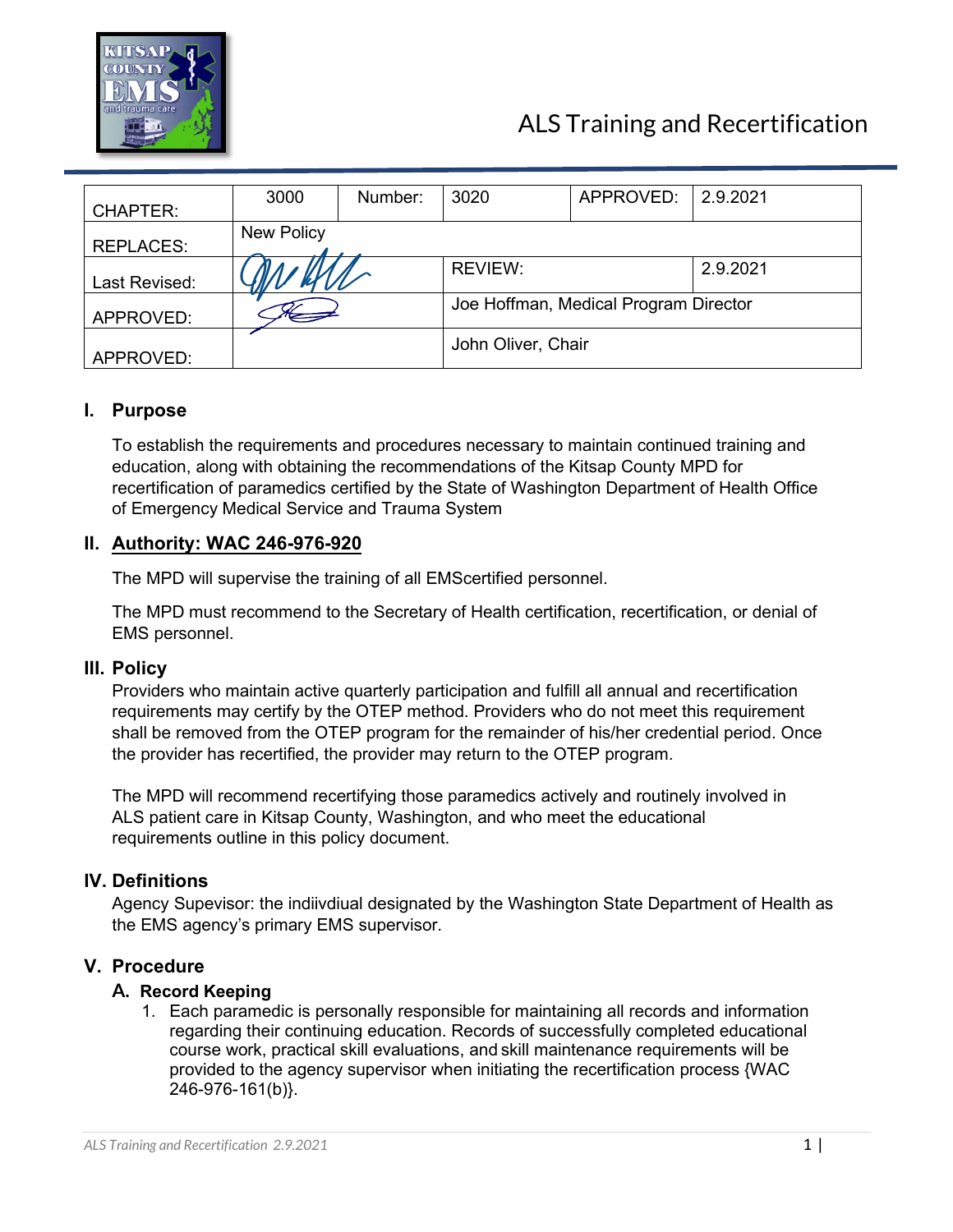

2. Agency Medical Officers or their equivalent will review all training records, ensuring compliance with all State and County requirements. The Medical Officer's signature on the recertification application confirms compliance with this requirement.

# **B. Education Requirements:**

All providers must meet education requirements as specified in WAC 246-976- 163. Educational requirements may be satisfied by by OTEP Method or CME.

All providers, choosing either OTEP or CME, must participate quarterly as required by WAC-246-976-163.

Providers who choose OTEP method to satisfy educational requirements must submit renewal applications by OTEP method.

Providers who choose CME method to satisfy educational requirements must submit renewal applications by CME method.

# 1. **Ongoing Training and Evaluation Program (OTEP) Method**

If submitting an OTEP method application, providers must meet the following requirements:

- a. The OTEP method is the preferred method to comply with recertification requirements.
- b. Active participation in the Kitsap County EMS OTEP Programrequires completion of the following within the calendar year:
	- **1.** In person or remote viewing attendance of **four Kitsap County EMS Base Stations.**
	- **2.** Attendance or remote viewing of **six Physician Delegate Lecture Series, per year.**
	- **3.** The provider must complete a minimum of **ten hours "your choice OTEP" per year**. The provider accruing more than the minimum 10 hours for any year must still fulfill the 10 hours per year during the recertification cycle for any remaining year(s).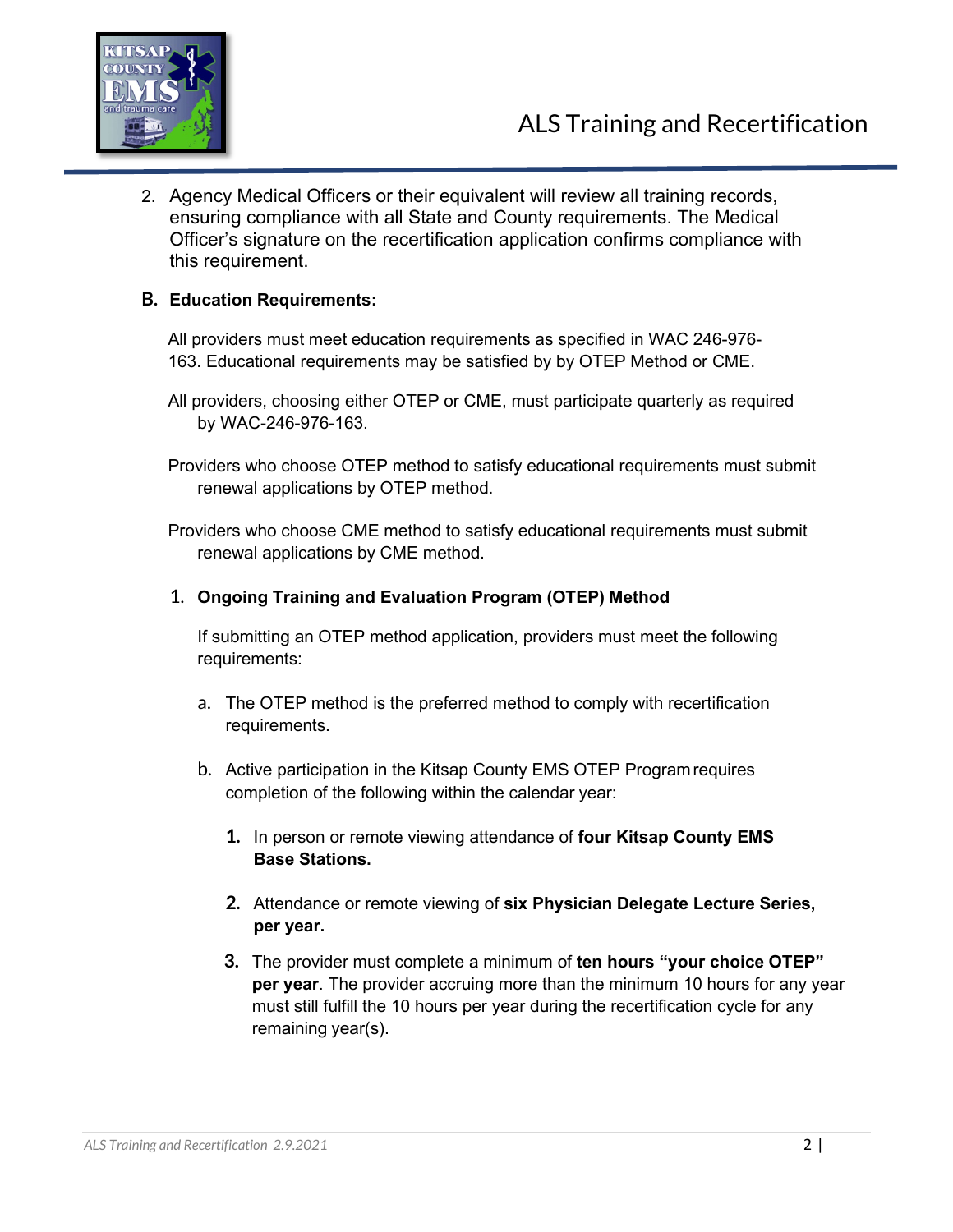

# **Approved OTEP/CME Activities acceptable for "your choice OTEP" credit:**

- a. National standards-based healthcare professional training courses, exclusive of those courses required in 3.2.3 and 3.2.4 above (hour- `per-hour not to exceed once per course expiration period)
- b. BTLS, NRP, PHTLS, ATLS, AMLS, GEMS,
- c. Resuscitation Academy
- d. Mary Bridge Base Station
- e. Harborview Tuesday Series/UW EMS Fellowship Grand Rounds series
- f. Delegate Brown Bags
- g. Approved Distributive Education courses, including "self-assigned" Target Solutions Subjects
- h. Pre-approved conferences
	- 1. Approval may be provided by the MPD or your agency supervisor.
	- 2. CE which has been approved by the Committee on Accreditation for Prehospital Continuing Education (CAPCE) is automatically preapproved for "Your Choice OTEP" on an hour for hour basis.
- i. Field Training Supervisor/Mentorship Program. The paramedic can earn up to **10 hours max** of total of 30 hours required.
- j. College courses at the 200 or higher level pertaining to paramedicine and health sciences, with the approval of the MPD.
- k. MPD approved outside training, (must be pre-approved by the MPD).

If a provider does not meet active quarterly training outside of a leave of absence, the provider will be removed from the ALS OTEP program for the remainder of his/her credential period. Once the provider has recertified, the provider may return to the ALS OTEP program.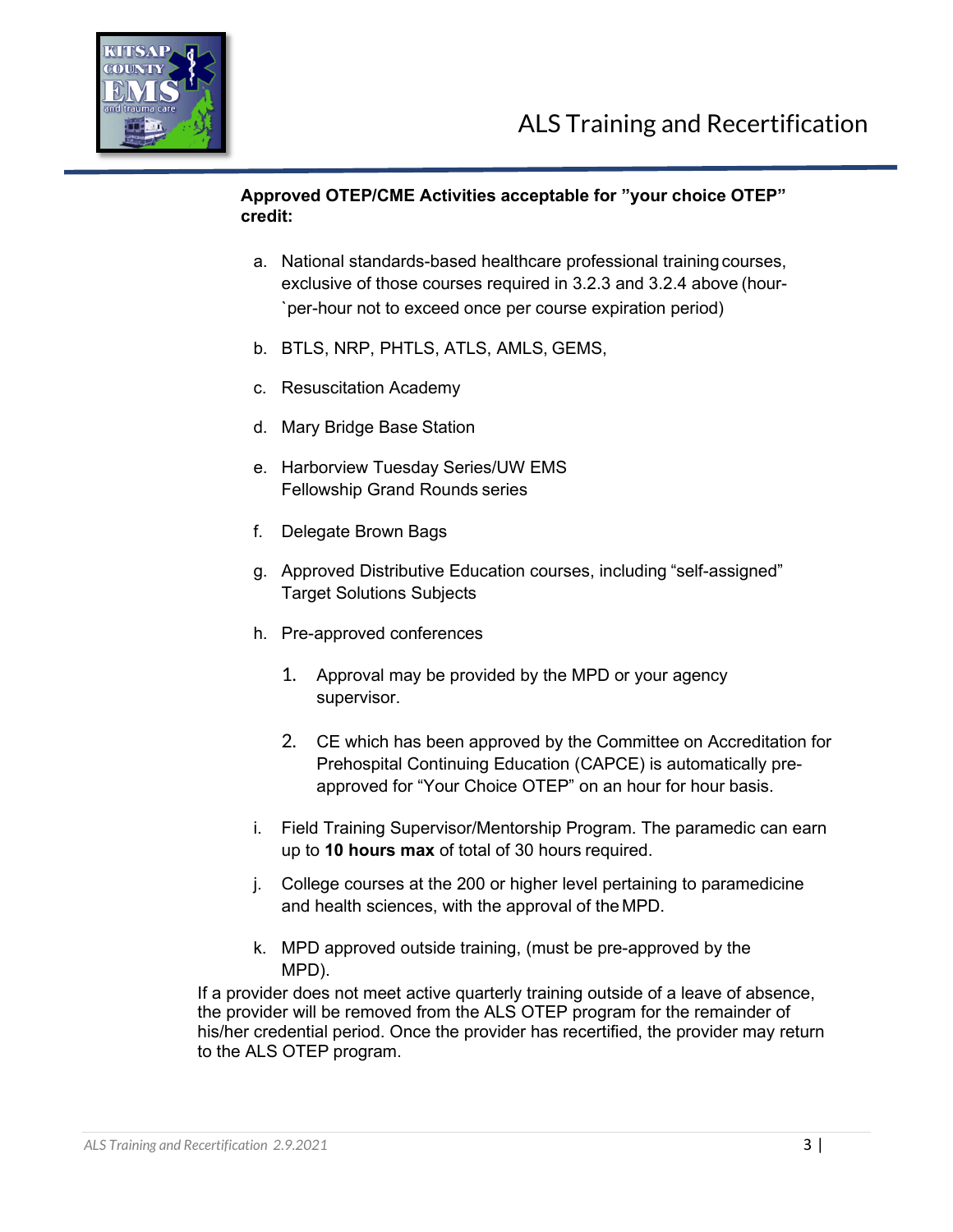

# 2. **CME Method**

- a. Providers must meet education as specified in WAC 246-976-162. Providers may choose the CME method to satisfy educational requirements and must submit a renewal application by CME method. If submitting a CME method application, the provider must meet the following requirements :
- b. The provider must submit records to the MPD detailing 150 hours of continuing education corresponding to WAC 246-976-162 table A.
- c. The applicant must submit records to the MPD detailing ALS skills corresponding to WAC 246-976-162 table B.
- d. Suitable CME activities are as noted in section IV B 1(b3) above.
- e. Provider must pass the National Registry EMT-P cognitive exam.

#### **C. Recertification Requirements**

- 1. Each candidate for recertification must comply with all Washington State Department of Health requirements.
- 2. Each candidate for recertification must meet the following additional requirements set forth by the MPD:
	- a. Compliance with the *ALS Protocol Testing* policy.
	- b. Completion of certified ACLS or **equivalent** standing course, once every2 years.
	- c. Completion of certified PALS or **equivalent** standing course, once every 2 years.
	- d. Completion of a Kitsap County EMS Paramedic Skills Lab, once per3-year recertification cycle.
	- e. Completion of a Kitsap County EMS Paramedic Advanced Airway Course, once per 3-year recertification cycle.
	- f. Attendance of 12 base Station presentations per three-year recertification cycle.
	- g. Attendance or remote viewing of Physician Delegate Lecture Series, eighteen in the three year recertification cycle.